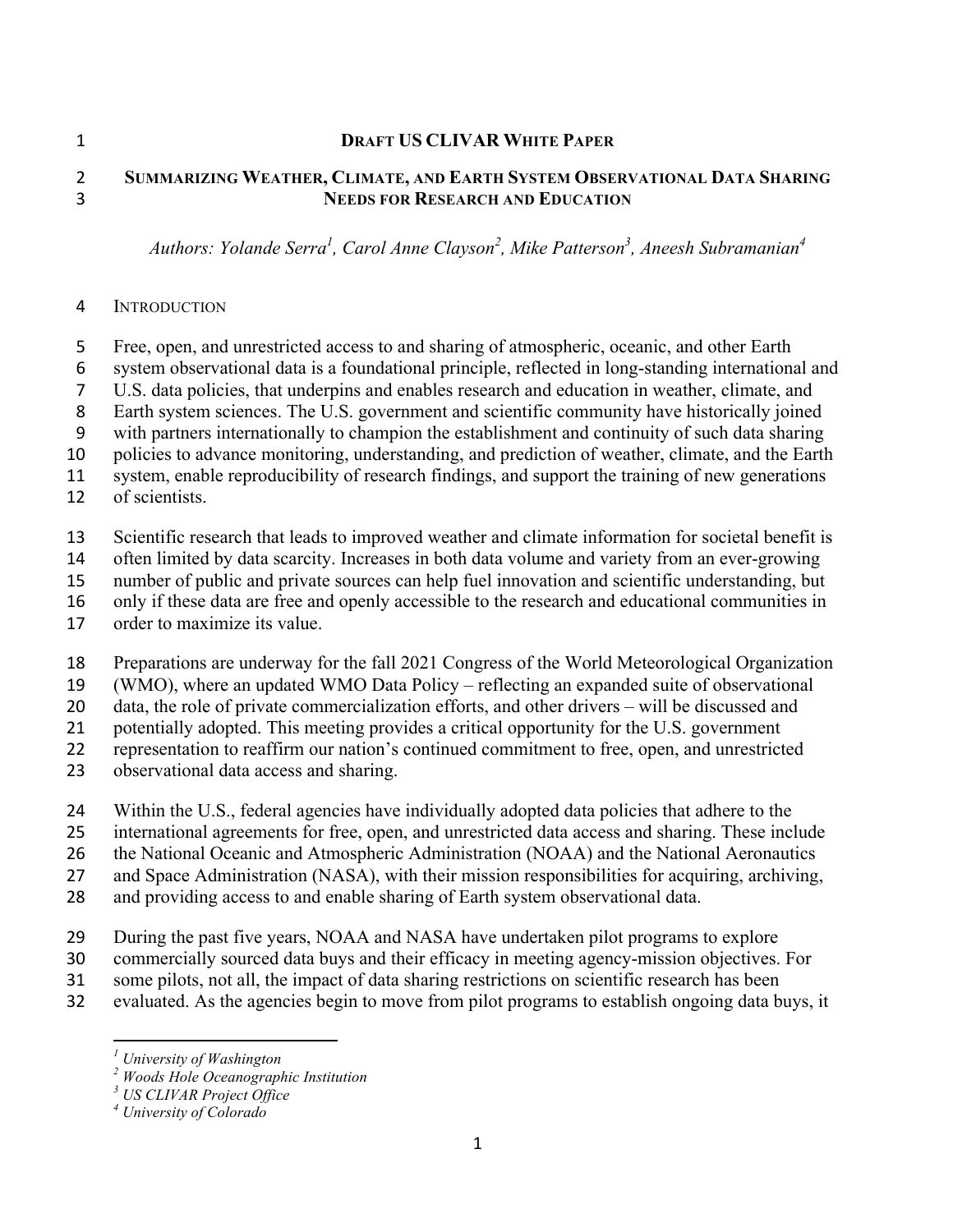- is our view that the impact of restrictions on data access and sharing provisions of awarded
- contracts on scientific research and education be assessed. Benefits accrue to the scientific
- endeavor when agencies uphold their stated policies for free, open, and unrestricted data access
- and exchange.

The primary purpose of this white paper is to articulate the needs and benefits of free, open, and

- unrestricted observational data access and exchange for scientific research and education
- purposes. The intent is two-fold to inform future data policies in the U.S. and internationally as
- well as to inform future U.S. agency approaches to purchasing observational data. The document
- is presented in four sections: (i) examples of prior and recent U.S. agency commercial data buys
- and their evaluated and potential impacts; (ii) overview of international and U.S. organizational data policies of relevance; (iii) enumeration of the specific needs for data access and sharing to
- enable scientific research and education; and (iv) articulation of a clear, concise summary
- position statement. To clarify, we underscore that the intention is to inform, not advise, as US
- CLIVAR does not have an advisory role.
- This white paper has been developed by a writing team charged by the US CLIVAR Scientific
- Steering Committee and incorporates inputs received through consultation with members of the
- US CLIVAR organization as well as feedback from members of the scientific community
- collected through two Town Halls and an open review period of the draft document. There may
- be additional views beyond what we have captured through our information collection efforts,
- and we understand and welcome that other organizations representing U.S. and international
- scientific community interests may offer their views as well.
- BACKGROUND
- In 2016 the U.S. Congress initiated the first Commercial Weather Data Pilot (CWDP) that
- directed the National Oceanic and Atmospheric Administration (NOAA) to purchase commercial
- weather data and evaluate its usefulness for their weather modeling and forecasting activities
- (184 Cong. Rec. H9736, 2015). The following year NOAA decided to explore commercial
- options for space-based Global Navigation Satellite Systems (GNSS) radio occultation (RO)
- data, which can easily be collected from smallsat platforms. In September 2017 NOAA awarded
- its first commercial data buy for RO data. Over \$1M was spent in the acquisition of these data.
- In April 2017 the Weather Research and Forecasting Innovation Act (2017) was signed into law
- requiring that NOAA evaluate the feasibility of operational data buys as an alternative to
- NOAA's space program for weather data. The Act upheld the U.S. commitment to the WMO's
- Resolution 40 (WMO 1995; Bautista Pérez 1996, WMO 2021a), signed by member-states in
- 1995, which holds its members to open data sharing of essential meteorological parameters. At
- the time Resolution 40 was signed, however, satellite data was not clearly covered under the
- essential data clause. The Weather Act covers both satellite data and hosted payloads, requiring
- NOAA to justify public sector development of systems to collect such data over the commercial
- sector going forward.
- In September 2018 NOAA awarded its second round of RO commercial data buys under the
- CWDP program, amounting to over \$8M. After determining that commercial RO data are
- acceptable for operational use, NOAA awarded its first commercial RO contracts in support of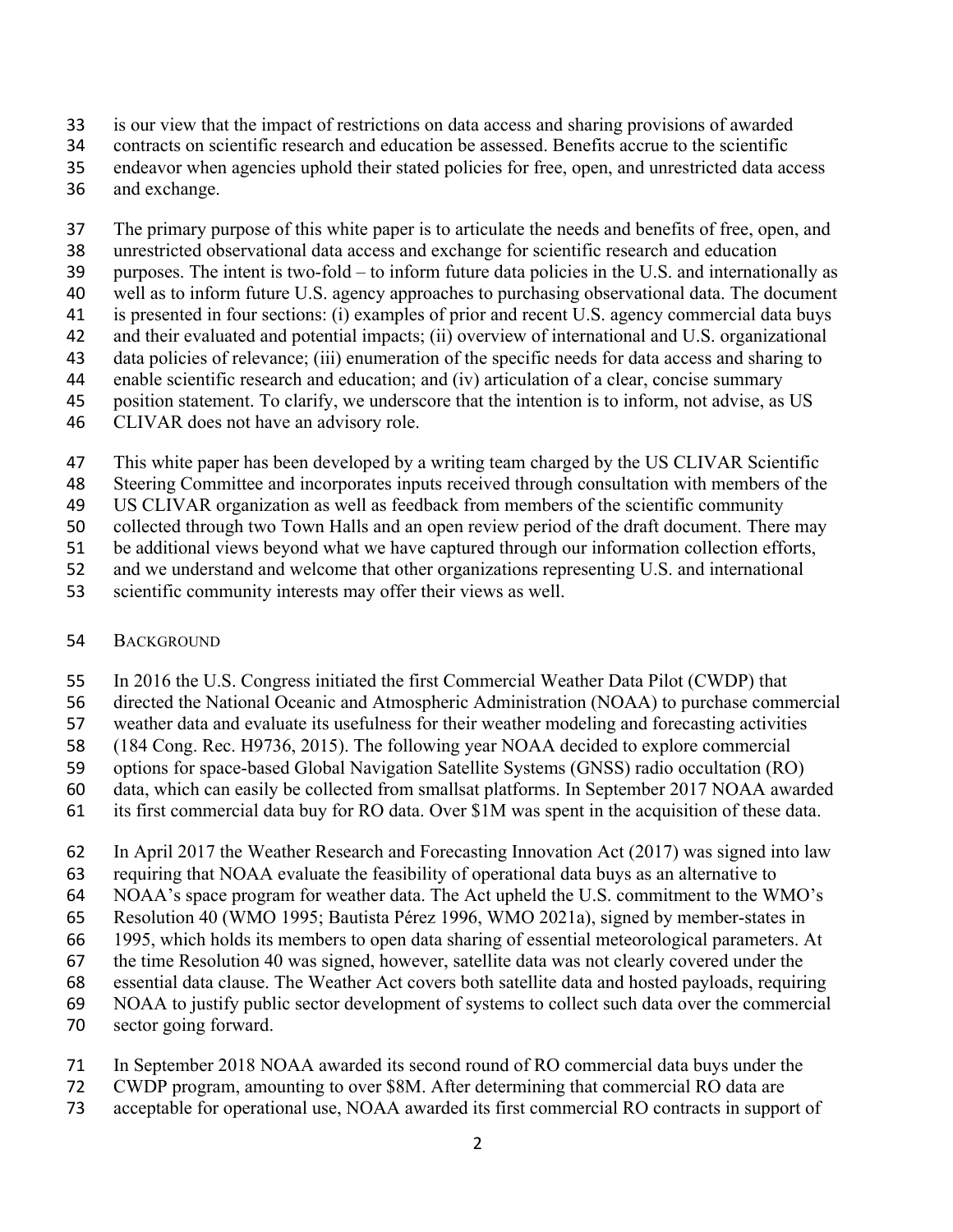- operational weather forecasting in November 2020. NOAA has requested \$23M in support of
- this two-year contract with commercial RO data providers, as well as for additional pilot studies
- of new commercial space technologies beyond RO. And while the Weather Act of 2017 assures
- the U.S. commitment to WMO Resolution 40, RO data have only been around since the early
- 2000s and thus do not clearly come under the data sharing provisions of Resolution 40. The new
- 79 commercial contracts to purchase RO data are restricted to U.S. government use within the
- first 24 hours, after which these data can be shared openly without restriction (Griffin et al.
- 2021).
- RO data are not the first data NOAA has purchased from commercial vendors. In September
- 2016 NOAA contracted Earth Networks Inc to provide ground-based Global Positioning System
- Meteorology (GPS-Met) total column water observations. These data are not allowed to be
- distributed by NOAA, nor are they allowed to be publicly distributed on the Global Transmission
- System (GTS) used to provide data around the world for weather forecasting (NOAA 2021). The
- contract with Earth Networks Inc will come to an end in summer 2021, and a new Request for Proposals to provide GPS-Met data will be released in early 2021. This provides an opportunity
- 89 for NOAA to renegotiate the contract on these data to be less restrictive, putting these data back
- in the hands of the research and education community and thus enhancing the overall value of
- these data to society.
- The commercialization of ground-based lightning data occurred even earlier. In the 1980s
- NOAA was working on an imager for their geostationary satellite and deciding whether they
- would develop their own ground-based network or purchase these data from Vaisala. In the end,
- a data buy was established with Vaisala without the option to distribute the data outside of
- NOAA. Vaisala does offer its data for purchase through a grant writing process .
- NOAA is not the only U.S. agency to procure commercial data. In December 2017 NASA
- launched the Private-Sector Small Constellation Satellite Data Product Pilot or Commercial
- Smallsat Data Acquisition Program (CSDAP) (NASA 2021). For the first Request for
- Information (RFI) of this program, four contracts were awarded to commercial vendors for high
- spatial resolution multispectral imagery and GNSS related products. Data purchased under this
- program are archived at NASA and can be made available only to current and future NASA-funded researchers (NASA Earth Science Division 2020). Going forward, every 12-18 months
- NASA will release new RFIs for commercial data of potential use towards NASA's research and
- applications objectives. According to NASA's own evaluation of the first round of data buys
- associated with the program (NASA Earth Science Division 2020), the strictness of the End User
- License Agreements (EULAs) was a significant hindrance to the usefulness of the commercial
- data in the advancement of science. In addition, NASA found that the EULAs "created additional
- complexity and cost" for NASA. An evaluation of products by all six Earth Science Division
- thematic research areas and four applied science programs determined that data sharing licensing
- terms significantly hinder scientific collaboration. Specific concerns identified include (i)
- meeting publication requirements for sharing source data for reproducibility, (ii) the distribution
- of derivatives, such as incorporation into atmospheric reanalysis, and (iii) sharing of imagery and
- data across the US federal agencies and partners. Despite these findings, NASA has decided to
- proceed with similar EULAs for their commercial data buys, concluding that the usefulness of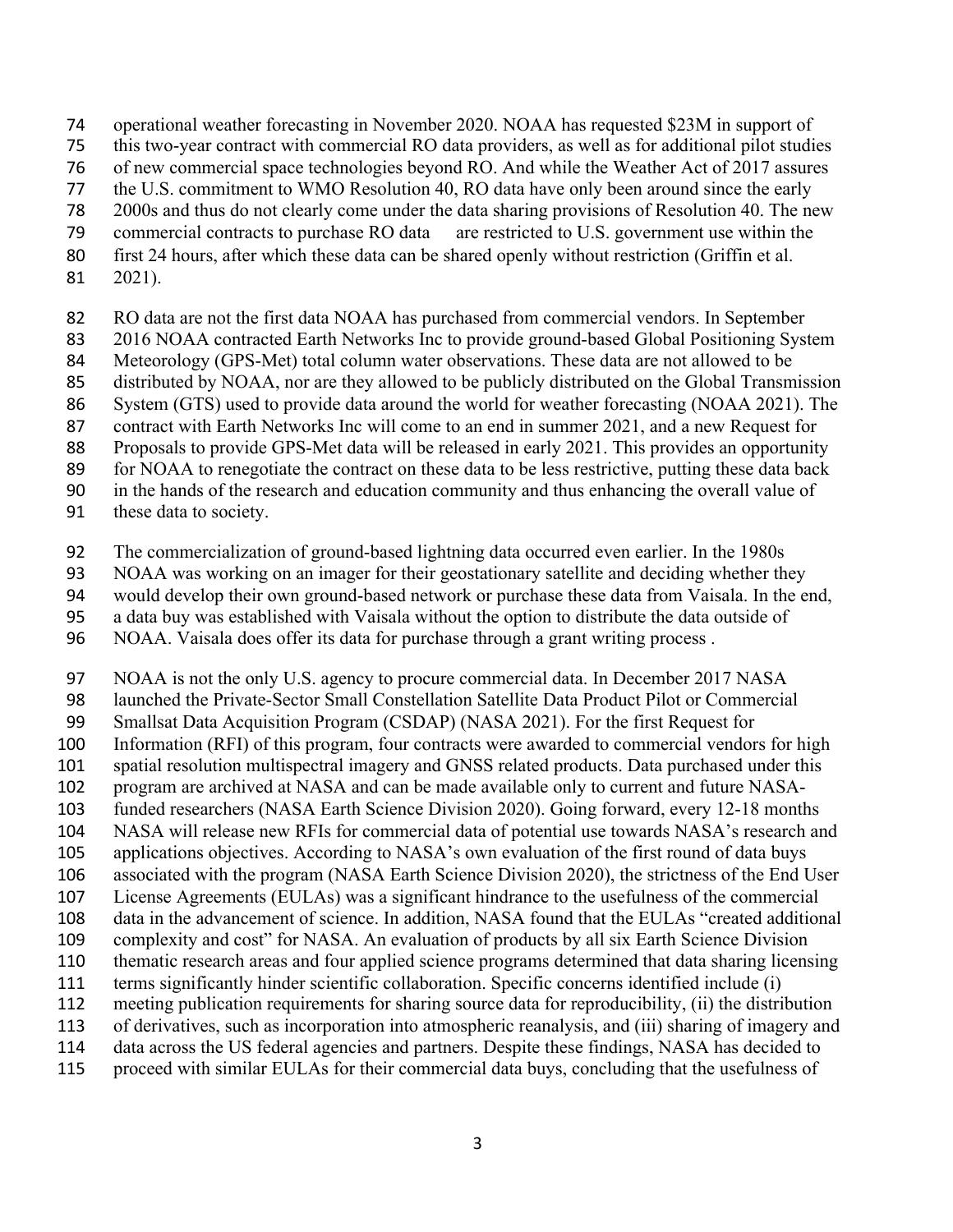the data for NASA science goals outweighed the issues surrounding the EULAs in contradiction

117 to the agency's own stated policies.

 Given these recent examples of commercial data buys, as well as many more outlined in a report of the National Research Council (NRC 2001), the research and education community needs to take notice of commercial data buys by NOAA and NASA and other U.S. agencies. Strict EULAs on weather and climate datasets will, by NASA's own findings (NASA Earth Science Division 2020), inhibit the free flow of information and thus scientific progress. The U.S. has been one of the biggest advocates in providing free and open access weather and climate data. And just as others have begun to follow this example, the U.S. is now choosing to restrict access to global data that could reasonably be said to contribute "to the protection of life and property and the well-being of all nations" – WMO Resolution 40, 1996.

### CURRENT DATA POLICIES

The WMO Resolution 40 (WMO 1995; Bautista Pérez, M., 1996; WMO 2021a), signed by

WMO members including the U.S. in 1995, "established agreed upon policy and practices for the

 exchange of meteorological and related data and products" including commercial activities. This resolution committed its members to providing timely, free, and open access to all

meteorological and related data products that served in "the protection of life and property and

the well-being of all nations." This commitment to free, open and timely access to

meteorological data was expanded to include hydrological data (WMO 1999; WMO 2021b) and

climate data (WMO 2015; WMO 2021c) in 1999 and 2015, respectively, in recognition of the

importance of the availability of data to all earth system science research and education efforts.

However, since the writing of WMO Resolutions 40, 25, and 60, there have been additional

advancements in the type of observational data collected as well as an expansion of the private

sector involvement in procuring these data. As a result, the WMO is updating these Resolutions

with Resolution 42 (WMO 2021d), which, if accepted, will be ratified at the WMO Executive

 Council and the World Meteorological Congress in 2021. This updated resolution, which WMO refers to as the "Unified Data Policy" document, reaffirms the requirement that members provide

free, timely, and open access to weather and climate data, and expands the type of data covered

under the agreement to earth-system data as a whole. The resolution also expands the data

covered under the resolution to include data from both the public and private sectors. The

updated resolution explicitly calls out the requirement for free and unrestricted earth-system data

to "the research and education communities, for their non-commercial activities" (WMO 2021d).

Following the signing of the WMO Resolution 40, the Intergovernmental Oceanographic

Commission (IOC) adopted Resolution IOC-XXII-6 "IOC Oceanographic Data Exchange

Policy" (IOC 2003). This policy commits its member states to provide timely, free and

unrestricted access to oceanographic data and associated metadata and products generated under

IOC programs. The IOC member states decided that these data are vital to operational weather,

marine environment and climate prediction, the preservation of life and property, the mitigation

of human-induced changes to the marine and coastal environment, and for the advancement of

scientific understanding.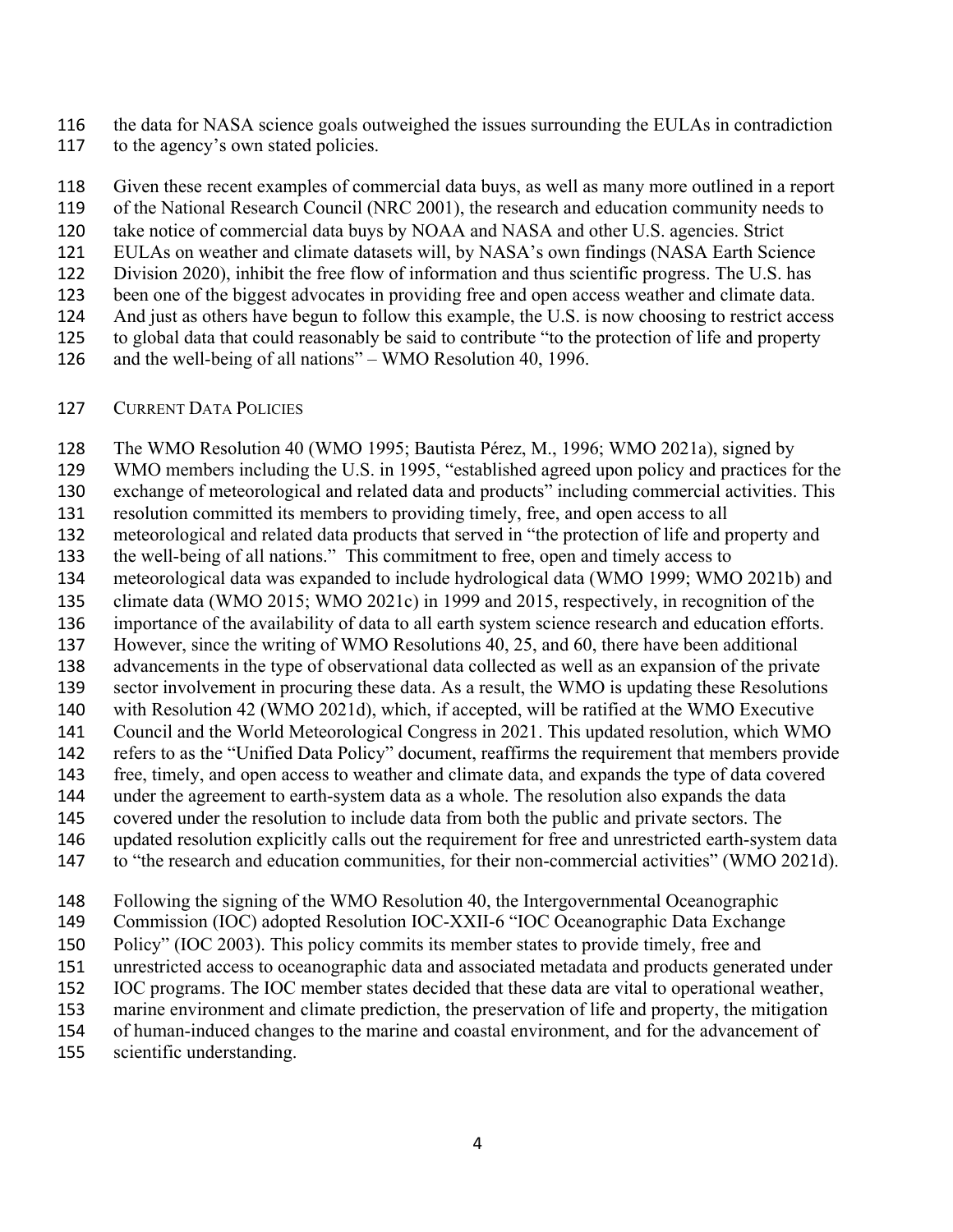- The International Science Council (ISC) includes representatives from the International Council
- for Science, the InterAcademy Partnership, The World Academy of Sciences, and the
- International Social Science Council, which together represent the broad interests of the global
- scientific community in international policy for science. The ISC argues in a 2017 statement on
- "Open Data in a Big Data World" that open data is "critical to assure the rigor of research
- findings" by proving the access to these data to the global community needed to replicate
- important and potentially controversial results. In addition, they note the important equalizing
- impact on the least-developed countries by allowing them to participate more fully and equally in
- global research efforts (Science International 2015).
- The open data policies endorsed by these international scientific organizations are echoed in the
- data policies of U.S. scientific societies including the American Meteorological Society (AMS)
- 2019 Full, Open and Timely Access to Data Statement (AMS 2019), an update to a similar
- statement released by the AMS in 2013 (AMS 2013). The American Geophysical Union (AGU),
- representing the broader geoscience community, has also had a position statement since 1993 on
- the need for scientific data to be widely available for archiving purposes, to support and advance
- scientific exploration and discovery, and to guarantee the integrity of scientific results through
- independent evaluation and replication by the global community (AGU 2019). In their
- commitment to their open data policy, they require authors to provide access to all data and code
- used to generate results published in their journals.
- Some outstanding issues remain in finalizing WMO Resolution 42. In particular, clarifying who
- the policy applies to and what is the obligation and encouragement of stakeholders beyond
- national meteorological services. There also remains the issue of clearly defining what is
- 'essential' in a practical and meaningful way. The metric that defines essential variables for
- international observing systems (e.g., GCOS, GOOS) should not necessarily be adopted for this
- purpose. For scientific purposes users need access to all readiness levels of data products, not
- just those that are well established and already used for weather, climate, hydrological and
- oceanographic forecasting. The new document must also be flexible enough to reflect ongoing
- changes within the global community and the changing landscape of weather, water, climate and
- related data so that it does not become quickly irrelevant. As noted during the WMO Data Conference in November 2020 (WMO 2020), Resolution 42 cannot be prescriptive, but must
- guide, encourage, and incentivize data sharing as well as new players in the arena of data
- collection.
- The collection and access to high-quality earth-system data, as well as its long-term preservation,
- is not guaranteed. Scientists and educators need to stay vigilant and engaged in the policy
- decisions affecting the integrity, exploration and advancement of scientific endeavors. While
- some shorter term objectives behind the collection of earth-science data may be served by more
- restricted data access, the broader goals of advancing earth-system science for the betterment of
- global society, transparency in the scientific process, and educating the next generation of earth-
- system scientists are not served by restricted access to or limits on sharing of earth-system data
- or the cessation of collecting a subset of these data due to a lack of commercial value or vendors.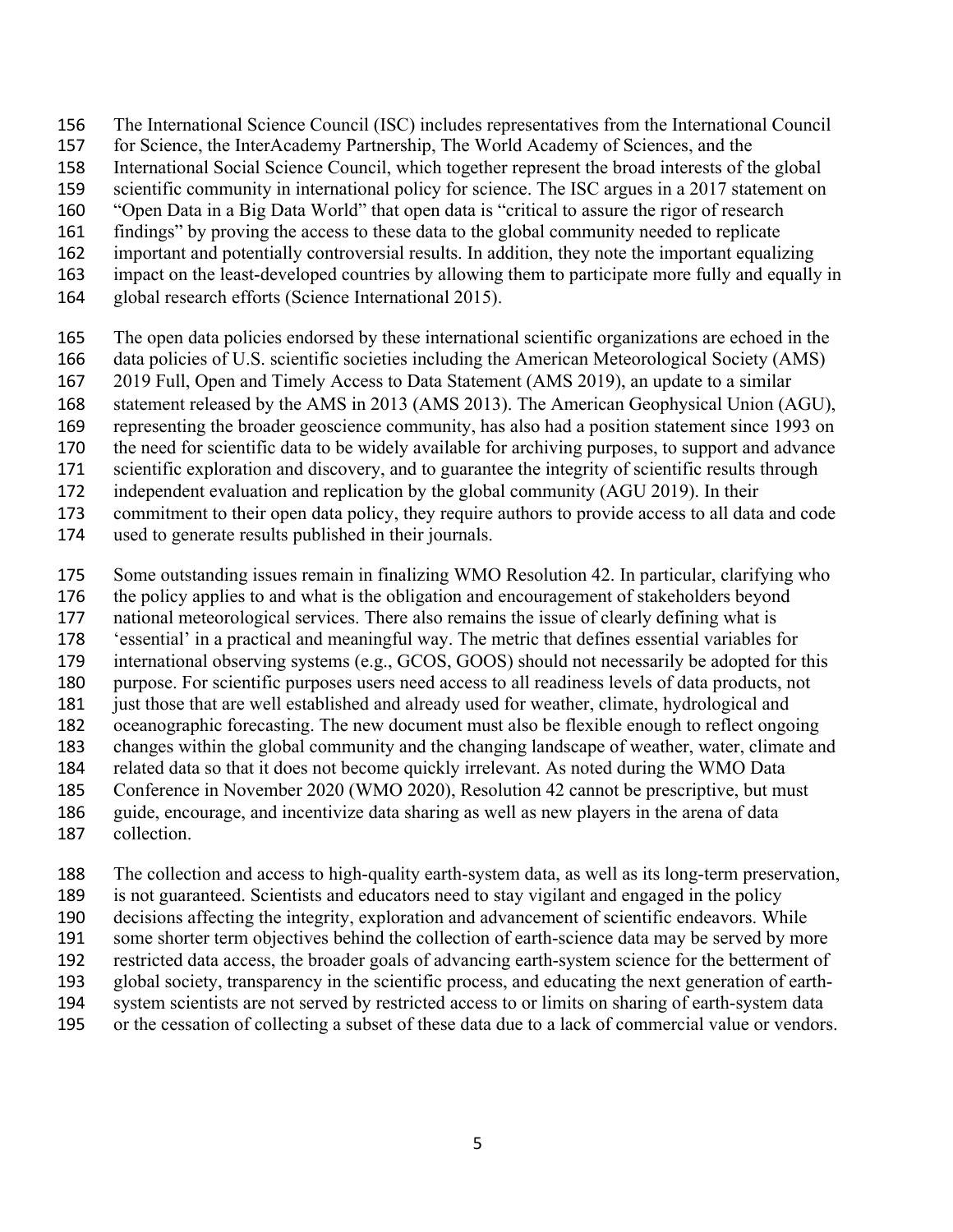### DATA REQUIREMENTS FOR RESEARCH AND EDUCATION

 Researchers and educators are important stakeholders in the collection, use, and archiving of scientific data. They comprise the community that is responsible for advancing scientific knowledge and training the scientists and application specialists of tomorrow. At the same time, this community is dispersed among universities, government laboratories, and private sectorresearch groups around the world, making it difficult to organize and advocate its needs to those responsible for providing the data needed to explore and advance weather, climate, and Earth system science and educate the next generation. Much of the work in defining the needs of the research and education community regarding scientific data policy has been done by both U.S. professional societies representing these communities (e.g., AGU, AMS), as well as global organizations tasked with designing policy related to scientific data for the protection and betterment of global society (e.g., WMO, IOC, ISC). Those policies, reviewed in the previous section, have a common theme, that free and open access to weather, climate, and Earth system science data is foundational for advancing science in support of society, maintaining scientific integrity and educating the next generation of scientists. Drawing from the policy statements of these organizations noted in the previous section, as well as analyses done in establishment of these policies, this section summarizes the key requirements of the research and education community regarding access, quality expectations and archiving of scientific data.

### **Requirement 1: Timely and unrestricted access to quality weather, climate, and Earth system science data and the long-term archival of the raw data are essential in order for science to best serve society.**

 Scientific progress relies on free flowing information and ideas. According to the NRC report (2001), scientists are opportunistic and restrictions on data can result in scientists abandoning those lines of research whose data have burdensome restrictions. Unrestricted access to raw data additionally supports new uses of those data as computational resources and fundamental understanding evolve (e.g., NRC 2001; Zillman 2020). Establishing requirements regarding the needed accuracy and precision of data is an important aspect of any data provider contract agreement. Archiving policies are also important to climate science, which requires long time records of global essential variables in order to validate model projections and monitor important processes affecting the Earth system over time. Regardless of who collects observational weather, climate, and Earth system science data, these data have the greatest value to society 227 when used by the most scientists and for the greatest number of applications. This is best accomplished by collecting high quality data with minimal restrictions and cost to the users and maintaining an archive of those data for future use.

### **Requirement 2: Timely and unrestricted access to all weather, climate, and Earth system science data at little to no cost to encourage equal opportunity around the globe, including contributions from least-developed nations, in scientific exploration and discovery.**

 Commercial interests focused within one country may not support the global collection of data required by the research and education communities in pursuit of understanding and exploring the global earth system (e.g., NRC 2001; GEO 2015; Zillman 2020). Governments that purchase weather, climate, and Earth system science data and agree to share these data equally and freely assure a greater diversity of perspectives in interpreting those data, helping support the best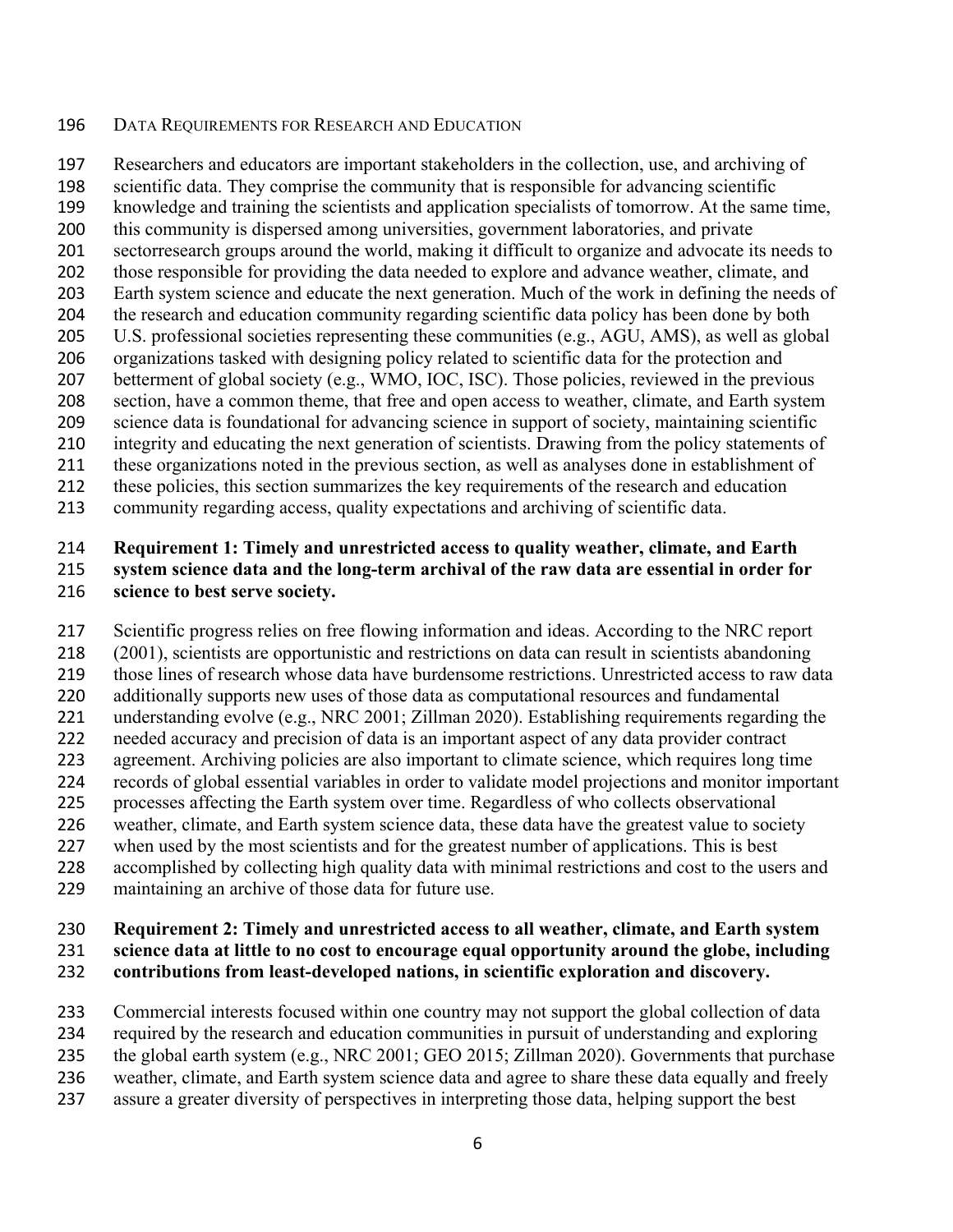- scientific outcomes for societies around the world. Unrestricted access to data is the best
- assurance for equity and diversity both in terms of the scientists who do the science, as well as in 240 those who benefit from the outcome of the research.
- 

# **Requirement 3: Timely and unrestricted access to all weather, climate, and Earth system**

# **science data and the long-term archival of the raw data are essential for maintaining the**

**integrity of scientific results through unhindered access to verify and replicate such results** 

- **by scientists around the world.**
- Most reputable scientific professional societies require that scientists who publish in their journals make their data and methods publicly available so that their results can be verified and reproduced. Ultimately, scientific knowledge is based on results that have been reproduced many times under a broad range of circumstances and by many different scientists with different backgrounds and perspectives. This reproducibility builds scientific integrity and public trust in the use of science for the public good.
- **Requirement 4: Timely and unrestricted access to all weather, climate, and Earth science**

# **data to educate the next generation of the operational and investigative work force in the**

# **field of weather, climate, and Earth system science.**

- Educators access both archived and real time data for training the next generation of weather,
- climate, and Earth science professionals. Free and low cost access to observations makes it
- possible for students and educators from many different backgrounds to have equal access to the
- information they need to build careers in weather, climate, or Earth system science.
- The above needs are based on decades of consideration regarding best practices in support of scientific exploration and discovery, including preserving equal participation in the global scientific process by all nations and the need for preserving the observations used as a basis for the current knowledge and understanding of weather, climate, and Earth system science. In addition, in order to advance understanding of earth's climate, high-quality data need to be collected and archived over long time periods. The only exception to the requirement for free, open, and timely access to Earth system data is if those data are protected by public disclosure laws, as is often the case in the area of public health and national security data sets. In such cases, it remains the responsibility of the U.S. government to assure the advancement of knowledge for the public good and the integrity of the scientific process, while also adhering to
- the laws protecting the data.

## SUMMARY

- Ultimately, the research and education communities in weather, climate, and Earth system
- science are agnostic to the provider of the data collected in support of their science. Data,
- whether originating from public institutions, private institutions, or public-private partnerships,
- are the foundation supporting advancements in weather, climate, and Earth system science and,
- ultimately, the benefits of those advancements to society. Scientific and educational pursuits
- provide the most benefit to society when these data are provided to the global scientific
- community through a timely, free or low cost, and unrestricted process. Data policies that
- consider only the costs of a particular agency or institution may in the short term result in a lower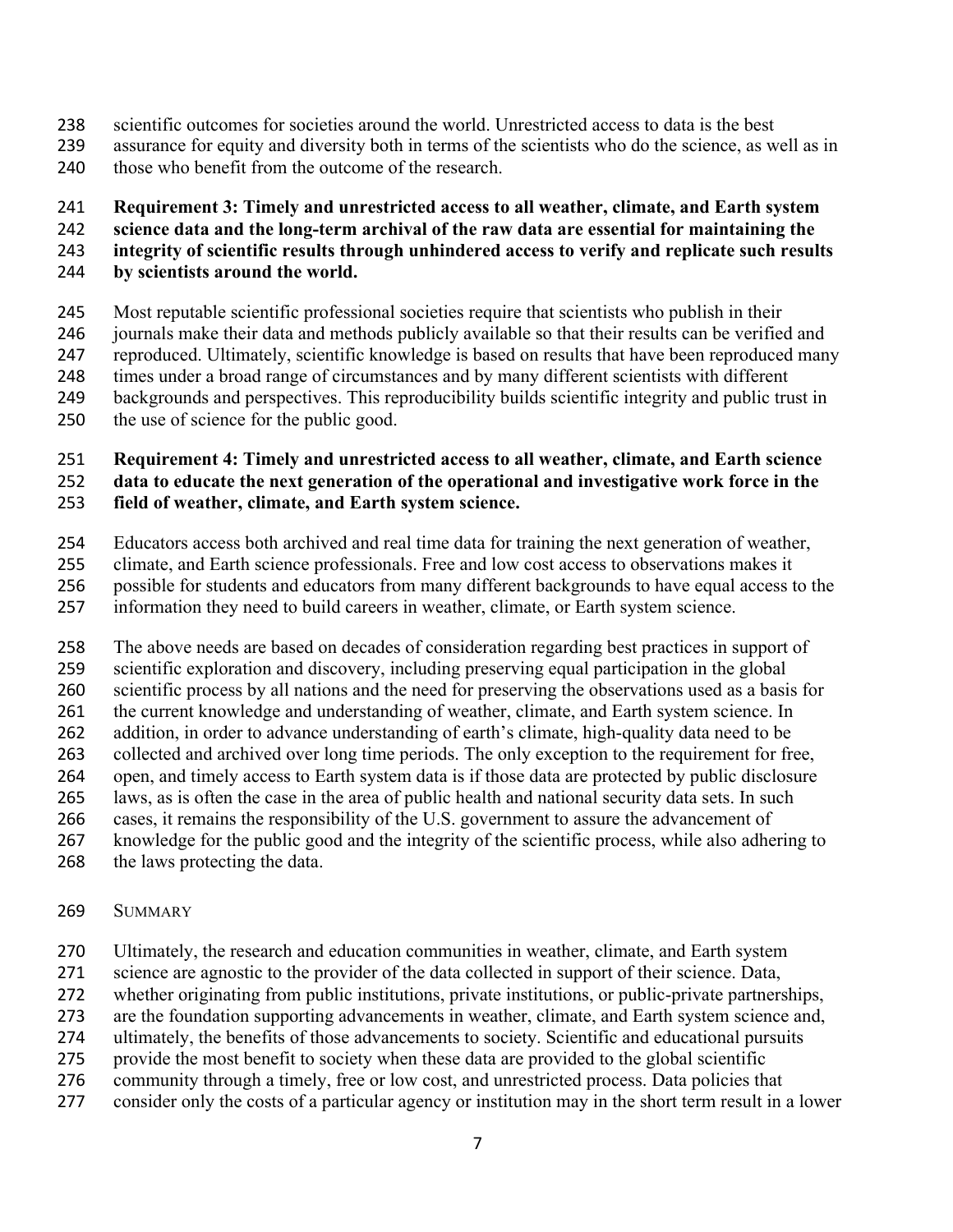- cost end user license agreement, however, such thinking is short sighted and will ultimately
- cause those agencies or institutions to lose ground on their longer term objectives of advancing
- scientific knowledge and understanding in the earth-system sciences to the benefit of the
- societies to which they serve. In anticipation of WMO 42 and considering further unforeseen
- advancements in data collection, the U.S. government has a responsibility to maintain its
- commitment to global data policies and to maintain consistency in this commitment over time
- and across agencies.
- In putting this report together, several important issues were raised that we decided were outside of the scope of this White Paper but still deserved mention, as they are intricately linked to the data sharing issue. In particular, the community notes the strong need not only for free and open access to data in the Earth system sciences, but also access to free or low-cost tools for storing, accessing, and analyzing these data, particularly within developing countries. Also mentioned was the need for training on the use of such tools. These important issues should be addressed in order to truly achieve the four requirements for research and education listed in this White Paper. Without equalizing opportunity around the globe with respect to data access, including tools to manipulate these data, we will not have full participation in the scientific processes and thus risk
- missing important discoveries.
- Another important issue that arose in our discussions with the research and commercial sectors regarding scientific data is that of data delivery. The scope of this White Paper is limited to arguing for the need for free and open access to weather, climate, and Earth system data, but does not take up the issue of how to get these data to scientists and educators around the world. The commercial sector has played a significant role in providing the systems that can deliver large amounts of data to a variety of stakeholders that rely on these data. Public-private partnerships of this nature also come with their own set of licensing agreements that need to be vetted to assure the needs of the research and educational communities are met equitably around the world.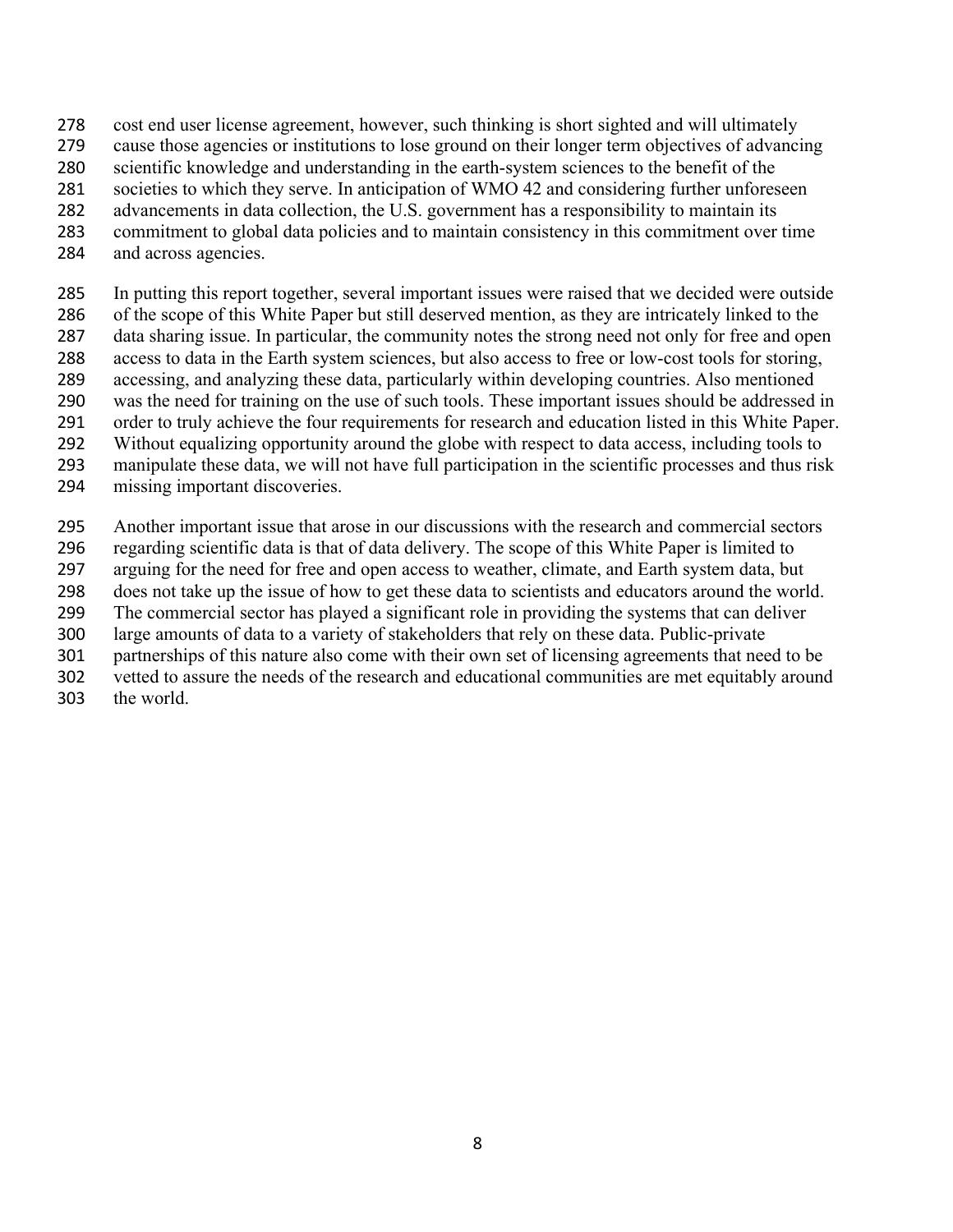### REFERENCES

- 184 Cong. Rec. H9736 (daily ed. Dec. 17, 2015),
- https://www.congress.gov/crec/2015/12/17/CREC-2015-12-17-house-bk2.pdf.
- American Geophysical Union, 2016: AGU Data Policy, Accessed 22 February 2021, https://www.agu.org/Publish-with-AGU/Publish/Author-Resources/Policies/Data-policy.
- American Meteorological Society, 2013: Full and Open Access to Date—A policy statement of the American Meteorological Society, Accessed 22 February 2021,
- https://www.ametsoc.org/index.cfm/ams/about-ams/ams-statements/archive-statements-of-the-ams/full-and-open-access-to-data/.
- American Meteorological Society, 2019: Full and Open Access to Date—A policy statement of the American Meteorological Society, Accessed 22 February 2021,
- https://www.ametsoc.org/index.cfm/ams/about-ams/ams-statements/statements-of-the-ams-
- in-force/full-open-and-timely-access-to-data/.
- Bautista Pérez, M., 1996: Resolution 40 (Cg-XII)—WMO policy and practice for the exchange of meteorological and related data and products, including guidelines on relationships in commercial meteorological activities. *WMO Bulletin*, 45(1):24–29,
- https://www.wmo.int/pages/prog/www/ois/Operational\_Information/Publications/Congress 321  $/Cg$  XII/res40 en.html.
- Griffin, V. L., D. Spencer, F. Gallagher III, P. C. Sullivan, E. C. Grigsby, G. Mandt, M. Scott, E. Talaat, S. Jacobs, D. Marks, and G. Bravo 2021: Overview of future architecture
- implementation as informed by the NOAA 2019 Broad Agency Announcements. *7th*
- *Annual Symposium on Operational Environmental Satellite Systems,* Amer. Meteor. Soc.,
- 5.1, https://ams.confex.com/ams/101ANNUAL/meetingapp.cgi/Paper/379751.
- Group on Earth Observations, 2015: *The Value of Open Data Sharing*. GEO Report, 42pp, 328 https://www.earthobservations.org/documents/dsp/20151130 the value of open data sha ring.pdf.
- Intergovernmental Oceanographic Commission, 2003: *Twenty-second Session of the Assembly*. IOC Report SC.2003/CONF.214/CLD.37, 164pp,
- https://www.jodc.go.jp/info/ioc\_doc/Governing/131400e.pdf.
- NASA, 2021: Commercial Smallsat Data Acquisition (CSDA) Program. Accessed 22 February 2021, https://earthdata.nasa.gov/esds/csdap.
- NASA Earth Science Division, 2020: *Commercial SmallSat Data Acquisition Program Pilot Evaluation Report*. 24pp,
- 337 https://cdn.earthdata.nasa.gov/conduit/upload/14180/CSDAPEvaluationReport\_Apr20.pdf.
- NOAA, 2021: GPS-Met Dataset. Accessed 22 February 2021, https://madis.ncep.noaa.gov/madis\_gpsmet.shtml.
- National Research Council, 2001: *Resolving Conflicts Arising from the Privatization of Environmental Data*. Washington, DC. The National Academies Press, 113pp, https://doi.org/10.17226/10237.